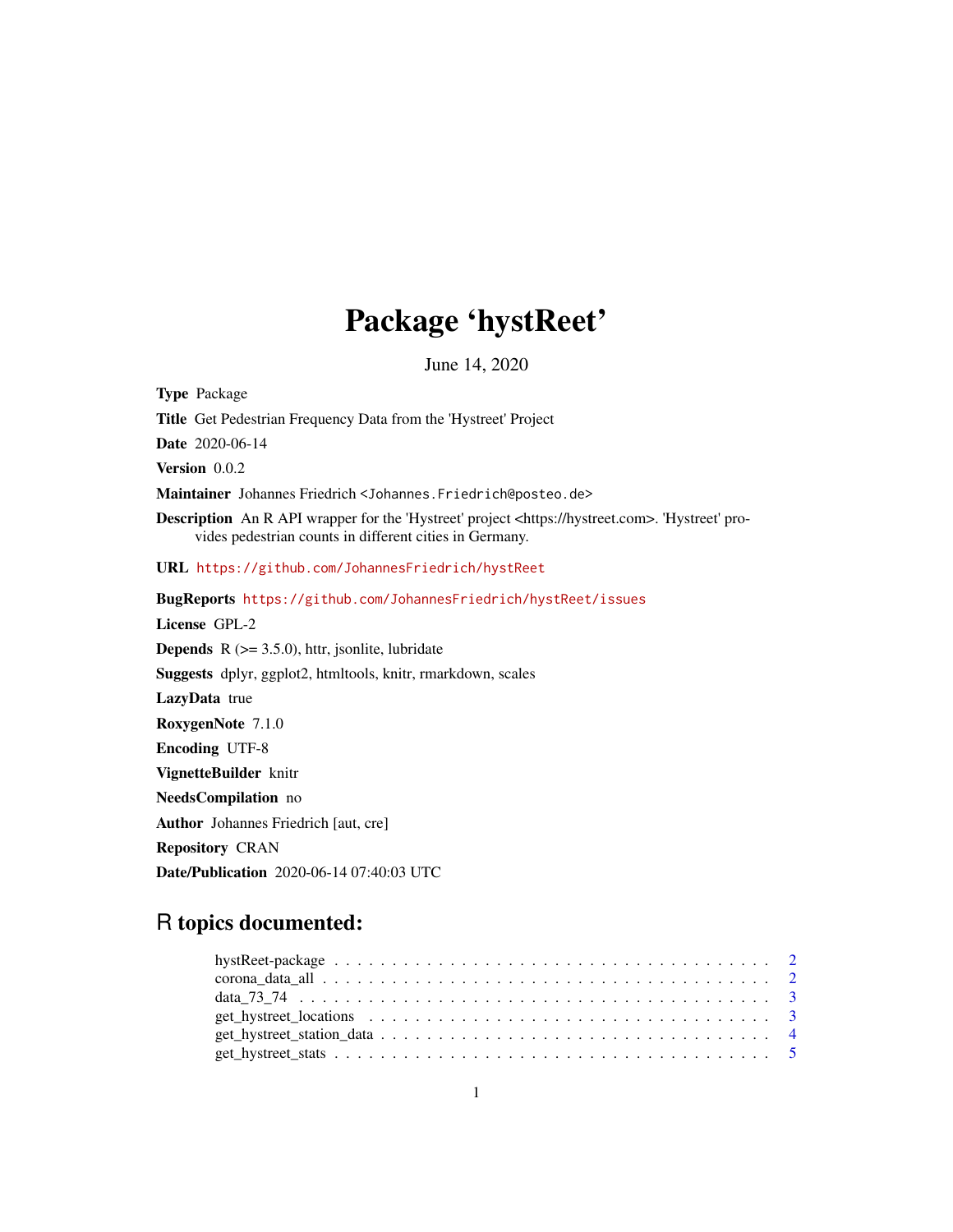<span id="page-1-0"></span>

| Index | $\bullet$ |  |
|-------|-----------|--|

hystReet-package *hystReet*

#### Description

An R API wrapper for the hystreet project. Download and analyse environmental data provided by https://hystreet.com/

#### Details

| Package: | hystReet   |
|----------|------------|
| Type:    | Package    |
| Version: | 0.0.2      |
| Date:    | 2020-06-14 |
| License: | $GPI - 2$  |

corona\_data\_all *Downloaded data for the vignette*

#### Description

Downloaded data for the vignette

#### Format

data.frame with all available stations in March 2020

#### Author(s)

Johannes Friedrich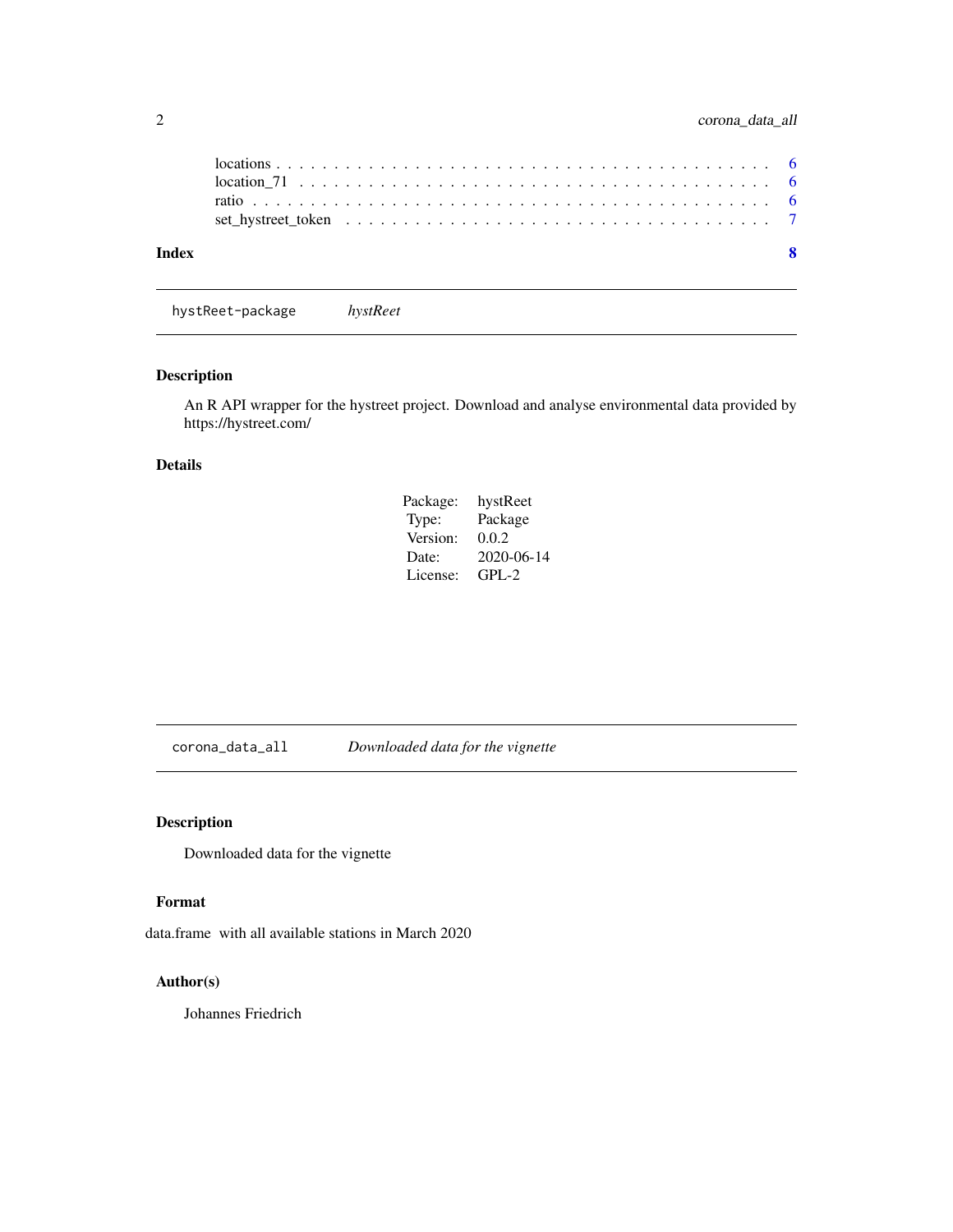<span id="page-2-0"></span>

#### Description

Downloaded data for the vignette

#### Format

data.frame with pedestrians counta from January 2019

#### Author(s)

Johannes Friedrich

<span id="page-2-1"></span>get\_hystreet\_locations

*Get station IDs of the Hystreet project*

#### Description

Get station IDs of the Hystreet project

#### Usage

```
get_hystreet_locations(API_token = NULL)
```
#### Arguments

API\_token [character](#page-0-0) (optional): API key to get access to Hystreet API

#### Value

[data.frame](#page-0-0) with parsed data from hystreet API

#### Function version

0.0.2

#### Author(s)

Johannes Friedrich

#### Examples

```
## Not run:
get_hystreet_locations()
```
## End(Not run)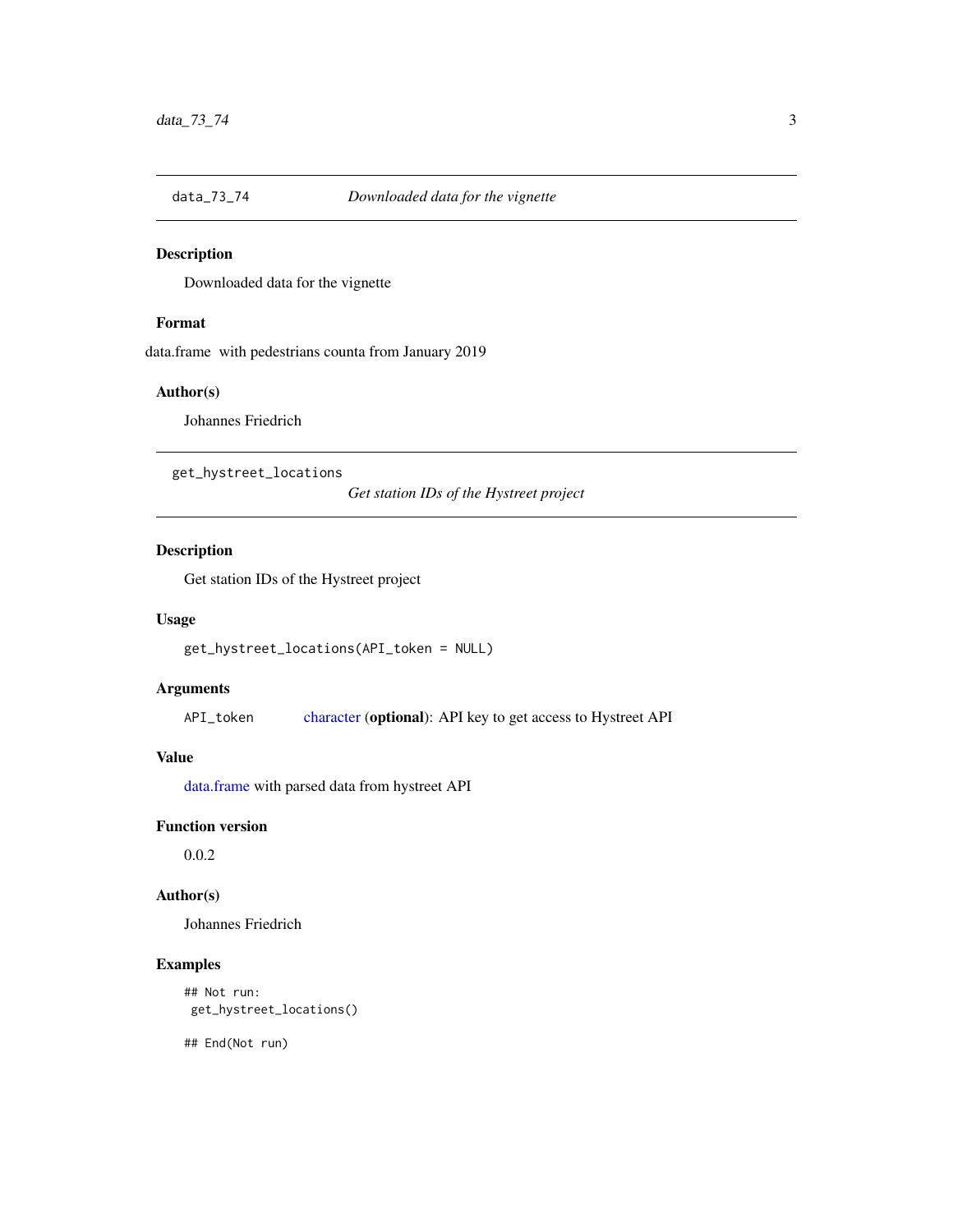```
get_hystreet_station_data
```
*Get data from a specific location from the Hystreet Project via Hystreet API*

#### Description

Get data from a specific location from the Hystreet Project via Hystreet API

#### Usage

```
get_hystreet_station_data(hystreetId = NULL, query = NULL, API_token = NULL)
```
#### Arguments

| hystreetId | integer ( <b>required</b> ): ID of the requested station. See get_hystreet_locations()<br>for an overview of available IDs. |
|------------|-----------------------------------------------------------------------------------------------------------------------------|
| query      | list (optional): A list with queries. Up do date the following queries are sup-<br>ported:                                  |
|            | • from: date time of earliest measurement (default: today $00:00:00$ :): e.g.<br>"2018-10-01 12:00:00" or "2018-10-01"      |
|            | • to: date time of latest measurement (default: today 23:59:59): e.g. "2018-<br>01-12 12:00:00" or "2018-12-01"             |
|            | • resolution: Resolution for the measurement grouping (default: hour): "day",<br>"hour", "month", "week"                    |
| API_token  | character (optional): API key to get access to Hystreet API                                                                 |

#### Value

[data.frame](#page-0-0) with parsed data from hystreet API

#### Function version

0.0.2

#### Author(s)

Johannes Friedrich

#### Examples

```
## Not run:
## request data of the current day of station with hystreetId 71
get_hystreet_station_data(71)
## request data of December 2018 with resolution "day"
get_hystreet_station_data(
```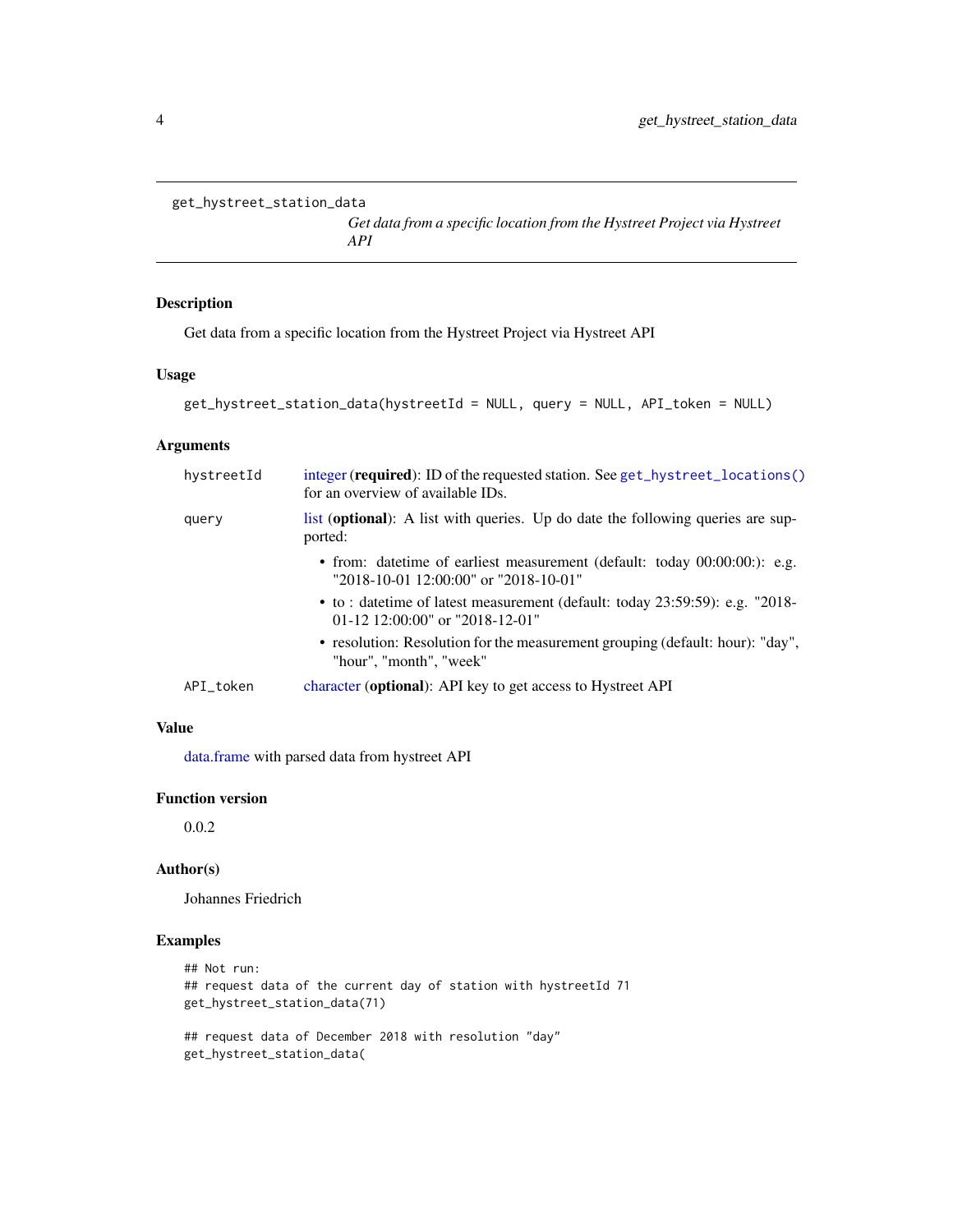#### <span id="page-4-0"></span>get\_hystreet\_stats 5

```
hystreetId = 71,
  query = list(from = "2018-12-01", to = "2018-12-31", resolution = "day"))
## End(Not run)
```
get\_hystreet\_stats *Get statistics from the Hystreet Project via Hystreet API*

#### Description

Get statistics from the Hystreet Project via Hystreet API

#### Usage

get\_hystreet\_stats(verbose = FALSE, API\_token = NULL)

#### Arguments

| verbose   | logical (optional): Show more verbose output?               |
|-----------|-------------------------------------------------------------|
| API token | character (optional): API key to get access to Hystreet API |

#### Value

[data.frame](#page-0-0) with parsed data from hystreet API

#### Function version

0.0.2

#### Author(s)

Johannes Friedrich

#### Examples

```
## Not run:
get_hystreet_stats(TRUE)
```
## End(Not run)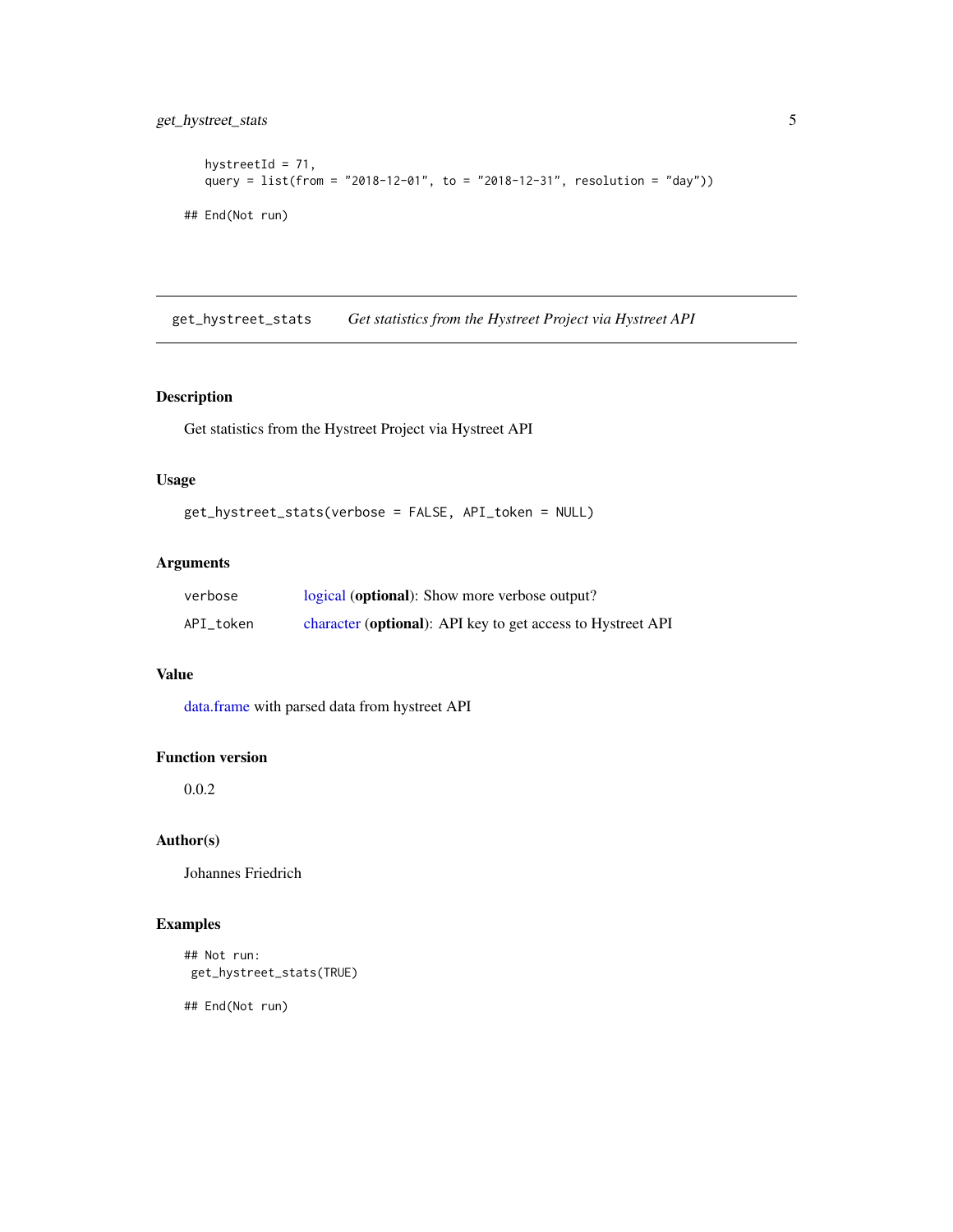<span id="page-5-0"></span>

#### Description

Downloaded data for the vignette

#### Format

data.frame with all available locaations (03/27/2020)

#### Author(s)

Johannes Friedrich

location\_71 *Downloaded data for the vignette*

#### Description

Downloaded data for the vignette

#### Format

list with results from location 71 in december 2018

#### Author(s)

Johannes Friedrich

ratio *Downloaded data for the vignette*

#### Description

Downloaded data for the vignette

#### Format

data.frame with pedestrians counta/day

#### Author(s)

Johannes Friedrich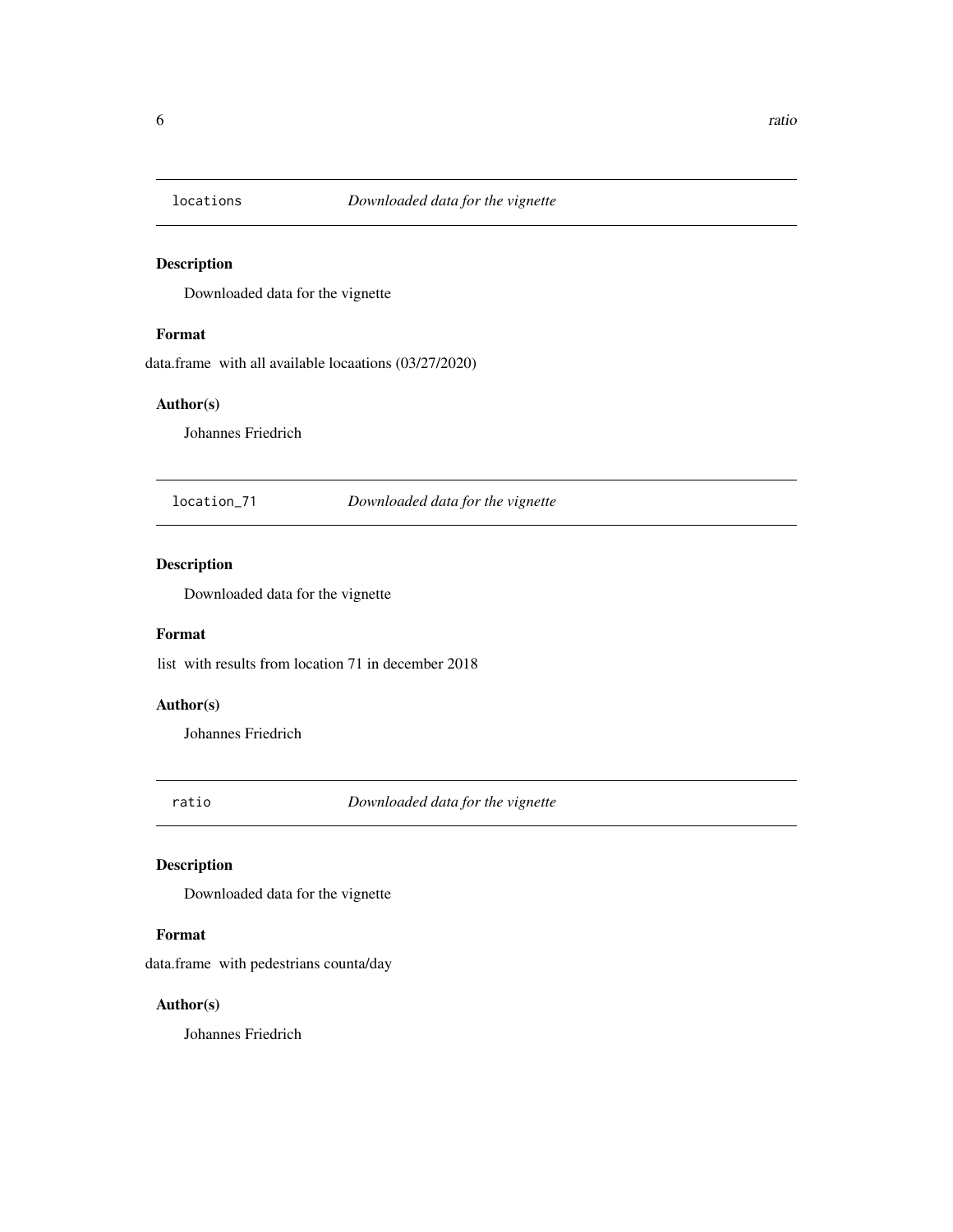<span id="page-6-0"></span>set\_hystreet\_token *Set your API token for the Hystreet API*

#### Description

Set your API token for the Hystreet API

#### Usage

```
set_hystreet_token(API_token = NULL)
```
#### Arguments

API\_token [character](#page-0-0) (required): API key to get access to Hystreet API

### Value

Set environment variable

#### Function version

0.0.1

#### Author(s)

Johannes Friedrich